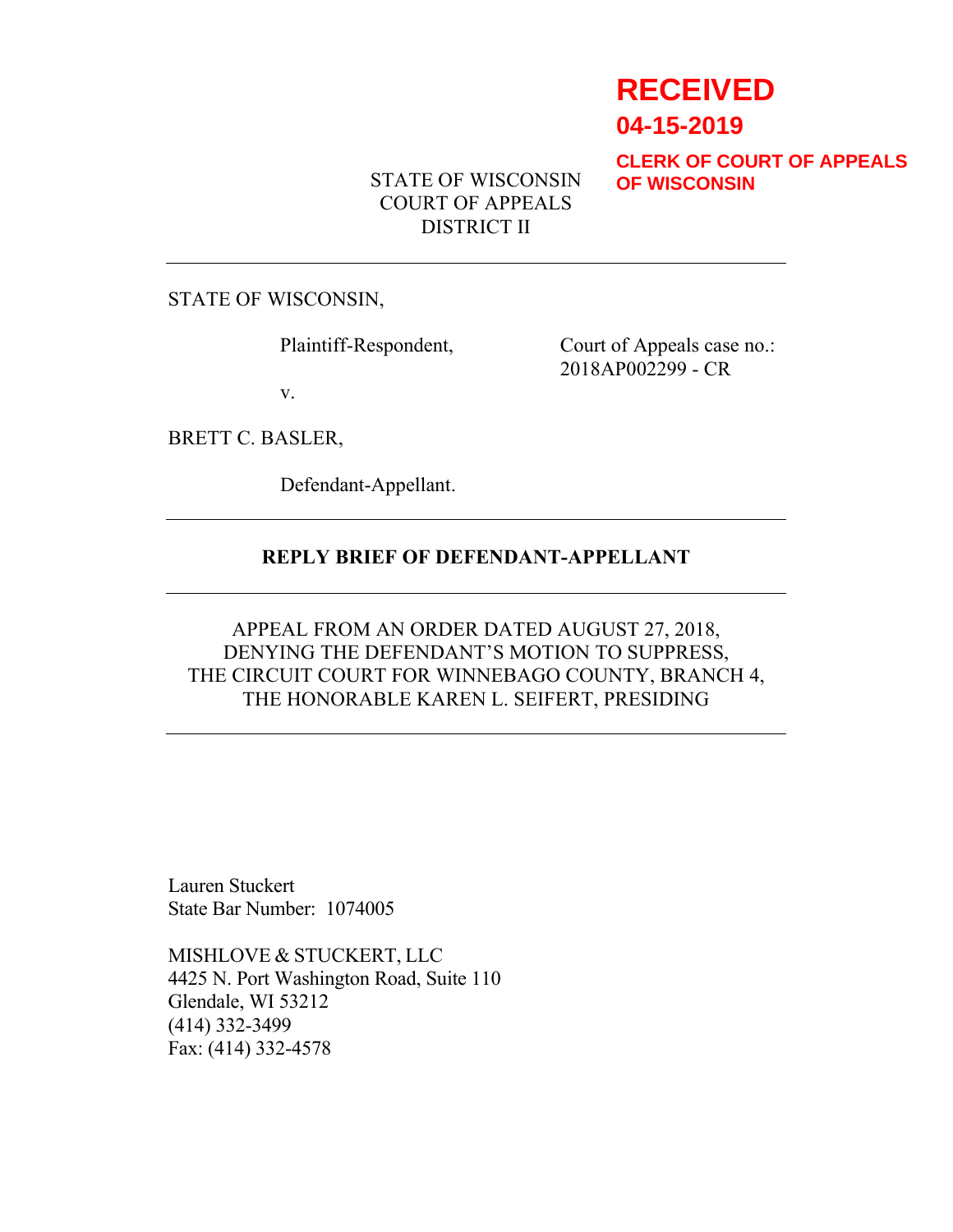# **TABLE OF CONTENTS**

| Whether a knock on the door is a search is not an issue in this case1                                                       |
|-----------------------------------------------------------------------------------------------------------------------------|
| The enclosed entryway porch at 38 W. South Park Avenue is<br>curtilage, and part of the home for Fourth Amendment purposes3 |
|                                                                                                                             |
|                                                                                                                             |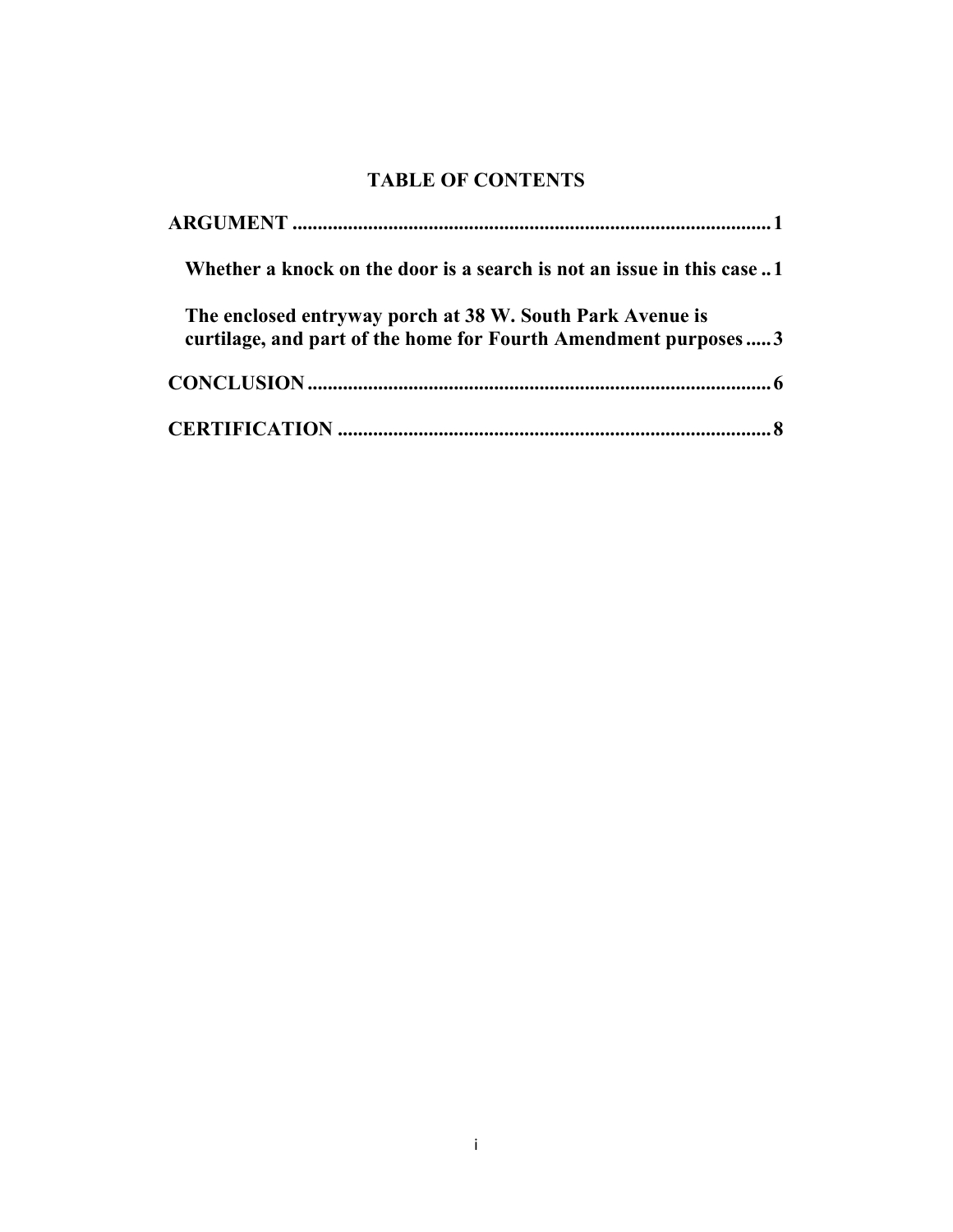# **TABLE OF AUTHORITIES**

**Cases**

*State v. Dumstrey,* 366 Wis. 2d 64, 873 N.W.2d 502, 2016 WI 3 ....3, 4, 5, 7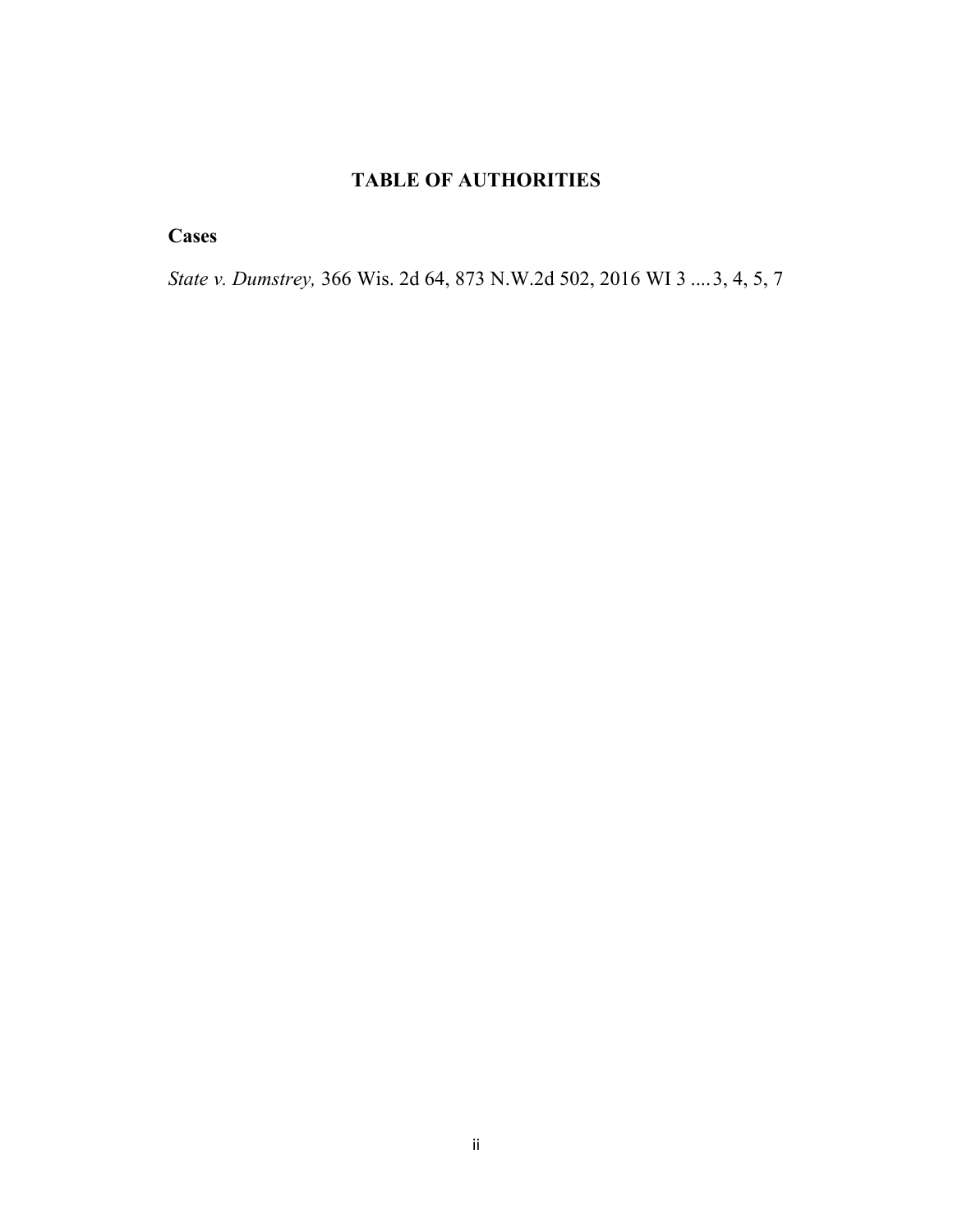#### <span id="page-3-1"></span><span id="page-3-0"></span>**ARGUMENT**

#### **Whether a knock on the door is a search is not an issue in this case.**

The State attempts to reframe the issue in this case to be whether a knock on the door is a search. The defense has never argued that a knock on the door is a search, and therefore asserts this argument is misplaced, but will nevertheless respond. The defense has consistently argued that law enforcement unlawfully entered Brett Basler's (hereinafter "Basler") home without his consent when they walked through the two front exterior doors that led into the enclosed entryway porch area of his home. That entry and breach into Basler's home is the conduct in question. The officers did not knock on those exterior doors. They knocked on the interior doors. Had the evidence shown that the officers knocked on the outside exterior doors of Basler's home prior to entering the premises, there would be no case before this Court today.

The plaintiff refers to the following statement made by the circuit court: "[t]there is no evidence to suggest that had the officer knocked on the other door of the porch that the circumstances would have been any different." (R: 36, p. 3). First, in its initial brief, Basler addressed the differences between the exterior doors that the officers walked through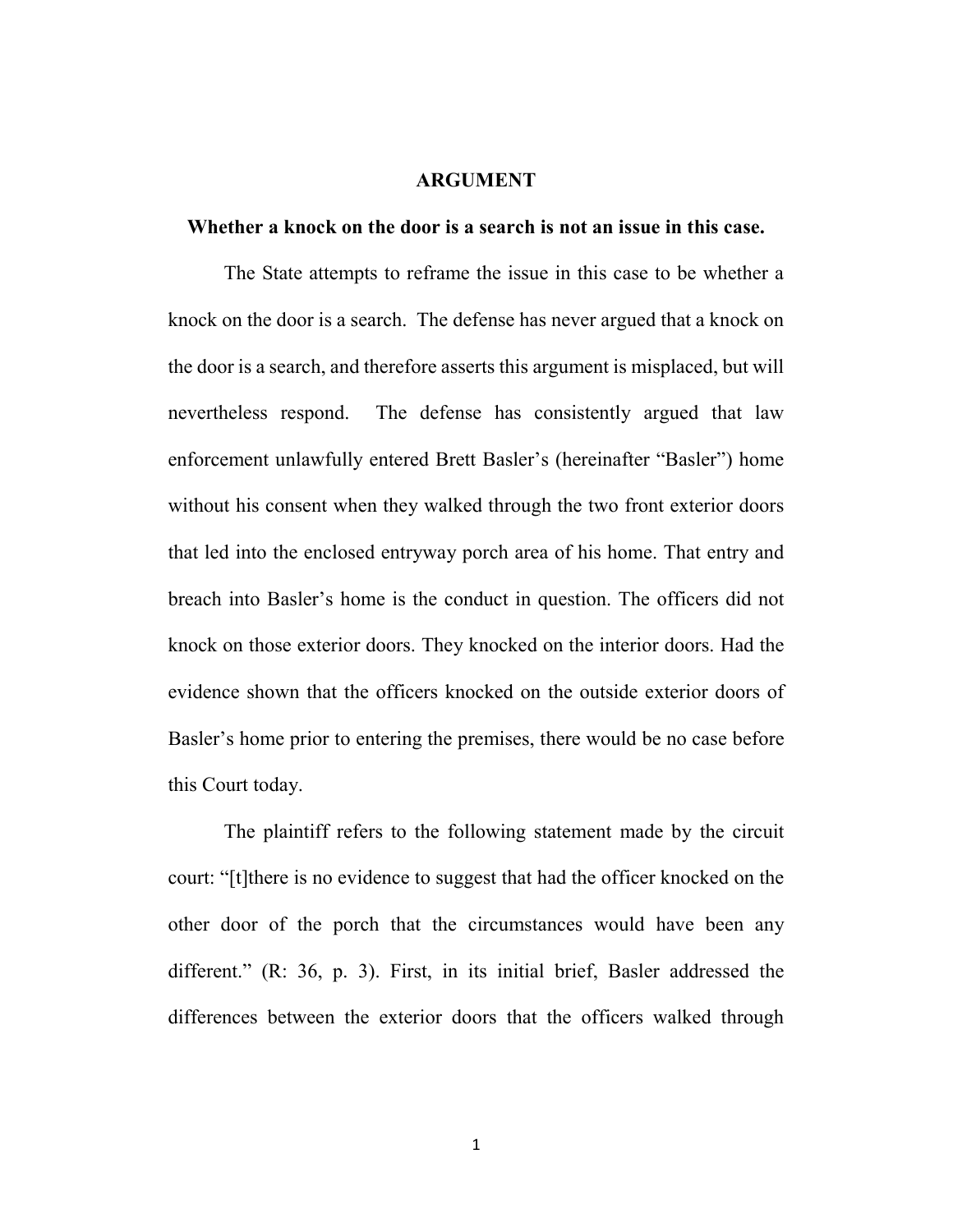without consent, and the interior doors that the officers knocked on. The defense entirely disputes the circuit court's characterization of these doors and the area in question. The photos entered into evidence and included in the appellant's initial brief speak for themselves.

Furthermore, there is nothing in the evidentiary record that shows that the defendant allowed the officers to enter his home. The testimony at the motion hearing concerned what had occurred prior to any contact between Basler and the officers. Specifically, whether the officers unlawfully entered Basler's home when they walked through the two front doors. Basler's response to the officers unlawfully entering his home was not a part of the record; nor were any communications between him and law enforcement. It may have been casually mentioned that Basler was ultimately arrested for operating while intoxicated, but there was no testimony in the record that Basler allowed officers to enter his home or that he consented to any entry. That is an inappropriate assumption made by the State and also by the circuit court. This new argument by the State is especially troubling to the defense since the State is in fact aware (or should be aware given the discovery it provided to defense counsel) that the defendant did not consent to the officers being in his home, and in fact questioned why they broke into his home when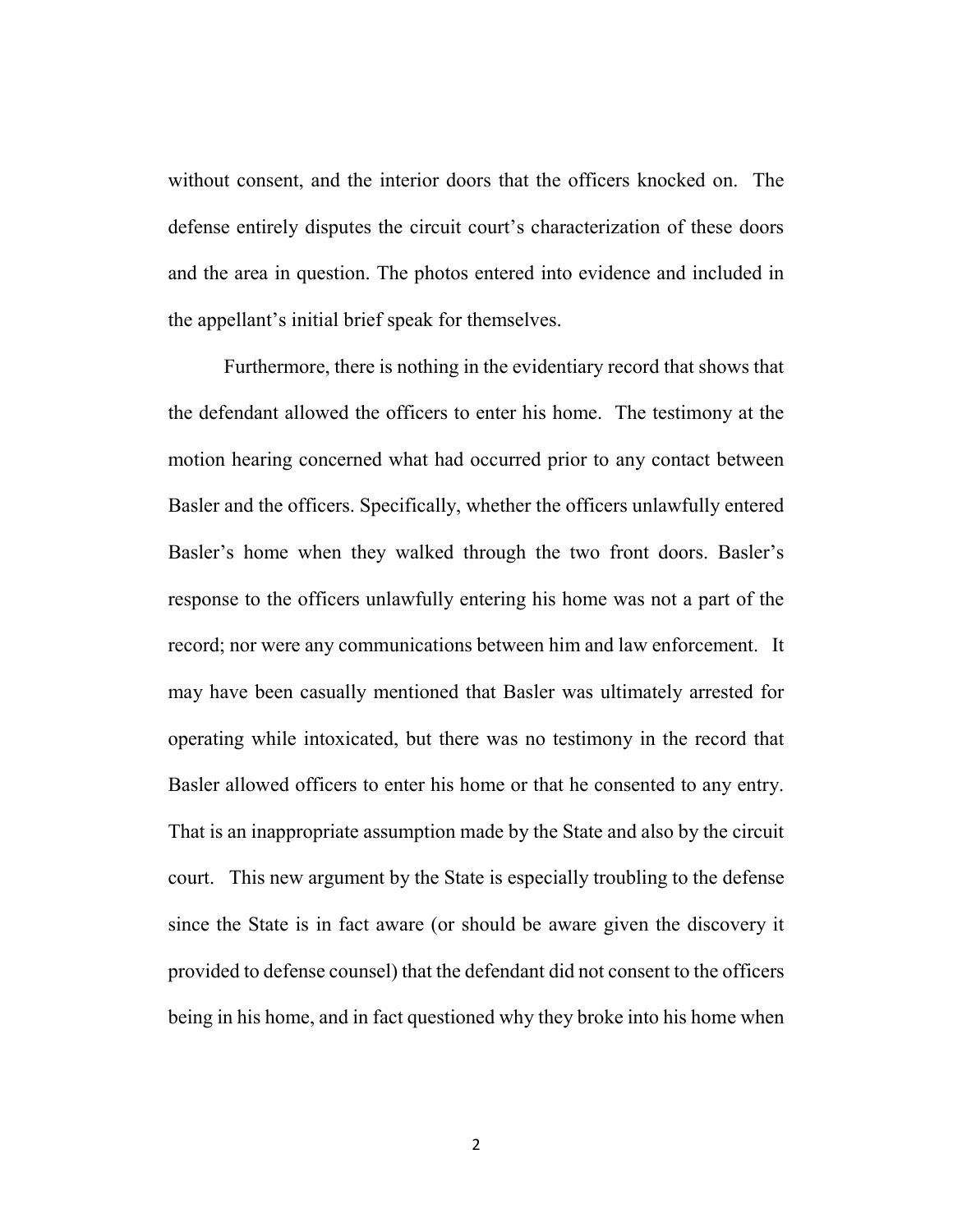he came to the interior porch doors. However, these interactions are not a part of the evidentiary record for this court to consider in the first place, nor are they at all relevant since the appellate issue at question is the act of the officers' initial entry through the two exterior front doors into Basler's home. The defense reiterates this entire segment of the State's argument is irrelevant for purposes of this case. However, if this Court believes the aftermath of what occurred between Basler and the officers is somehow relevant to any ultimate determination, the proper remedy would be remand for a hearing to determine what occurred after the knock on the interior doors, as it should not be assumed to the favor of the State that Basler consented to the officers' entry.

# <span id="page-5-0"></span>**The enclosed entryway porch at 38 W. South Park Avenue is curtilage, and part of the home for Fourth Amendment purposes.**

In the second portion of its argument, the State cites the four-part test in *Dumstrey* that the defendant also cited in its initial brief. To determine whether an area lies within a home's curtilage, the court must consider (1) the area's proximity to the home; (2) whether the area is included within an enclosure that surrounds the home; (3) the nature of uses to which the area is put; and (4) whether the area is protected from observation from passersby.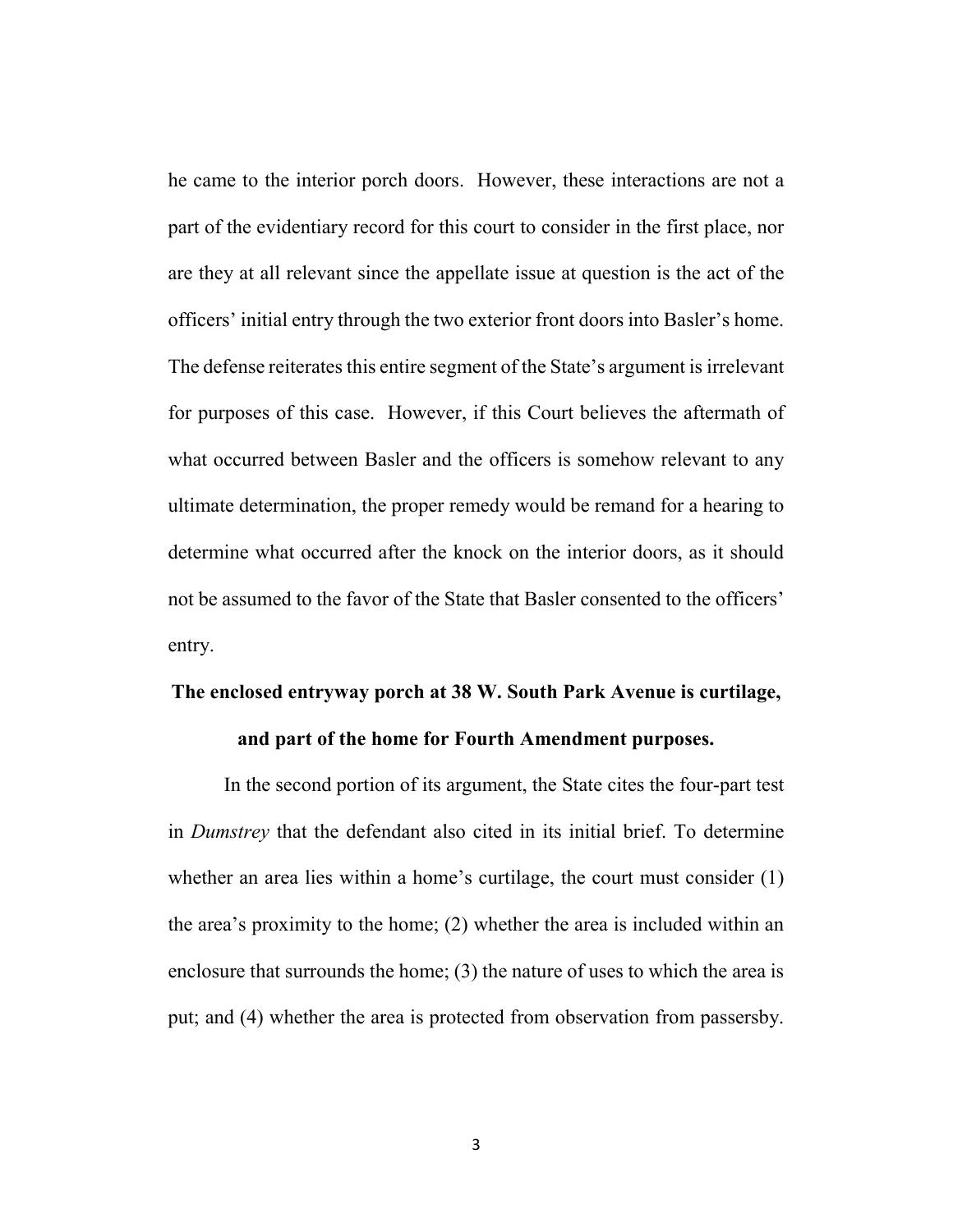*State v. Dumstrey,* 366 Wis. 2d 64, 86, 873 N.W.2d 502, 511, 2016 WI 3, 32. The defense already provided its analysis of this four-part test to the Court in its initial brief but will respond to the points made by the State.

First, the State acknowledges the porch is attached to the house and that it is enclosed within the house. Those two undisputed factors unquestionably favor a determination that this area is curtilage. The State goes on to state that "so are virtually all porches, including the smallest of concrete pads with a decorative or functional arm rail around it." (Brief of Plaintiff-Respondent, p.3-4).

There is no Wisconsin rule or law stating that every porch attached to every home is excluded from the curtilage designation. To the contrary, Wisconsin courts are instructed to follow the four-factor test in *Dumstrey* to determine whether an area attached to or near a home is curtilage. Some porches may not qualify for the curtilage designation, such as open porches attached to the outside of a home. The area in this case, however, is both attached to the home, and can only be accessed via the exterior doors.

In what is seemingly an attempt to apply the "nature of use" prong of the *Dumstrey* test to the area in question, the State asserts that "the photographic evidence shows this porch is used as a porch," acknowledges

4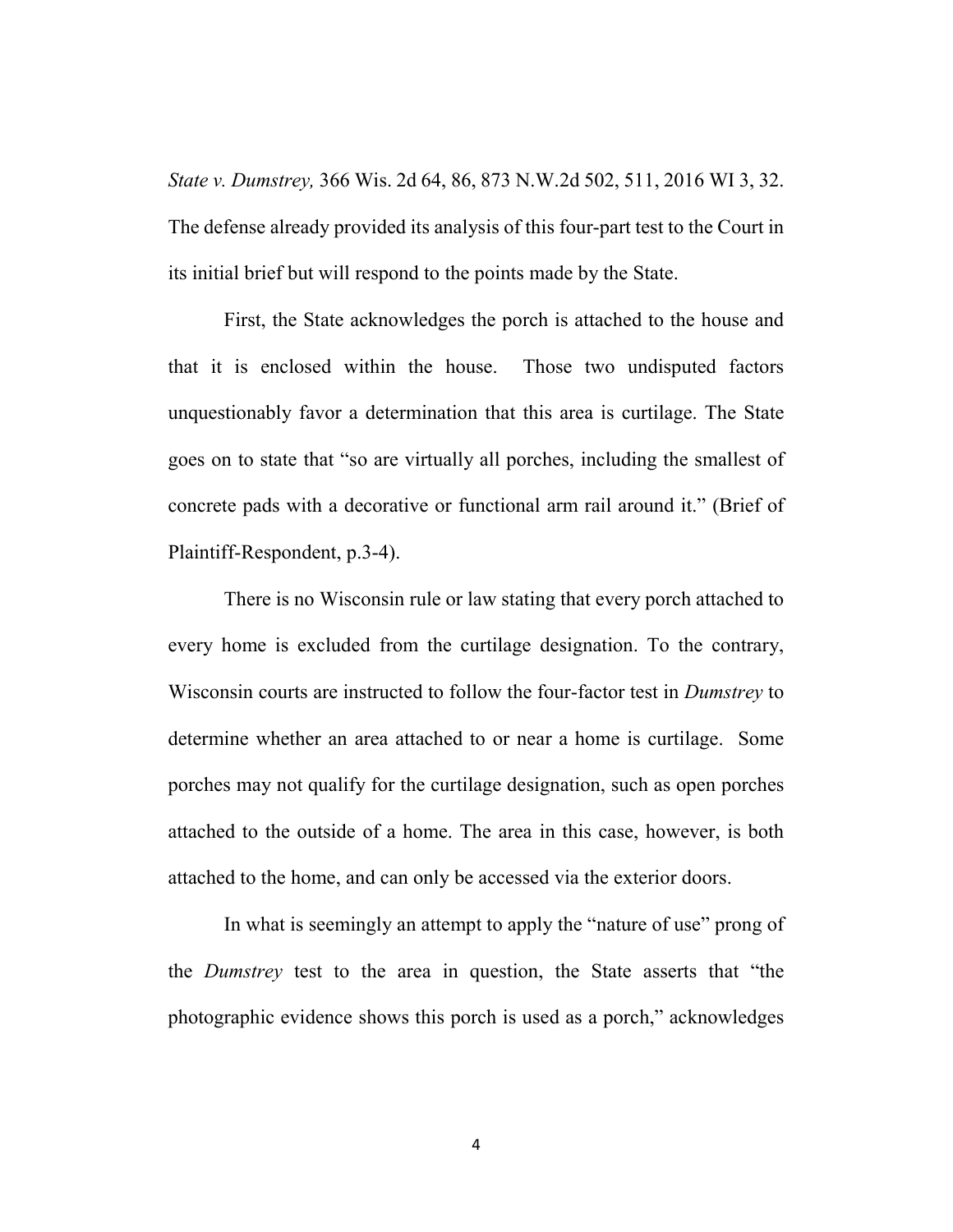that there is furniture for lounging and a doormat, but fails to mention the numerous other personal belongings in that enclosed porch entryway. (Brief of Plaintiff-Respondent, p.4, ¶2). The State makes no attempt to refute the facts that the defendant had exclusive control over that area and that it was an area where it appeared many personal activities took place. "The overall curtilage inquiry is directed at protecting "the area to which extends the intimate activity associated with the sanctity of a [person's] home and the privacies of life." *Id at* 366 Wis. 2d 64, 89. People lounge on furniture, play games and watch television in the privacy of their own homes. The "nature of use" *Dumstrey* factor undoubtedly favors a determination that this enclosed entryway porch area is curtilage.

The State next addresses the "protection from observation" prong, and although it does acknowledge that the doorbell on the outside of the doors might favor the curtilage determination, it states that the defendant's failure to put up "no trespassing" signs or window coverings on the windows indicate that they did not protect the area from observation from passersby.

Many individuals live in homes without window coverings, or have their coverings open to let light in. The majority of American citizens do not have "No Trespassing" signs on the sides of their homes and porches. Failure

5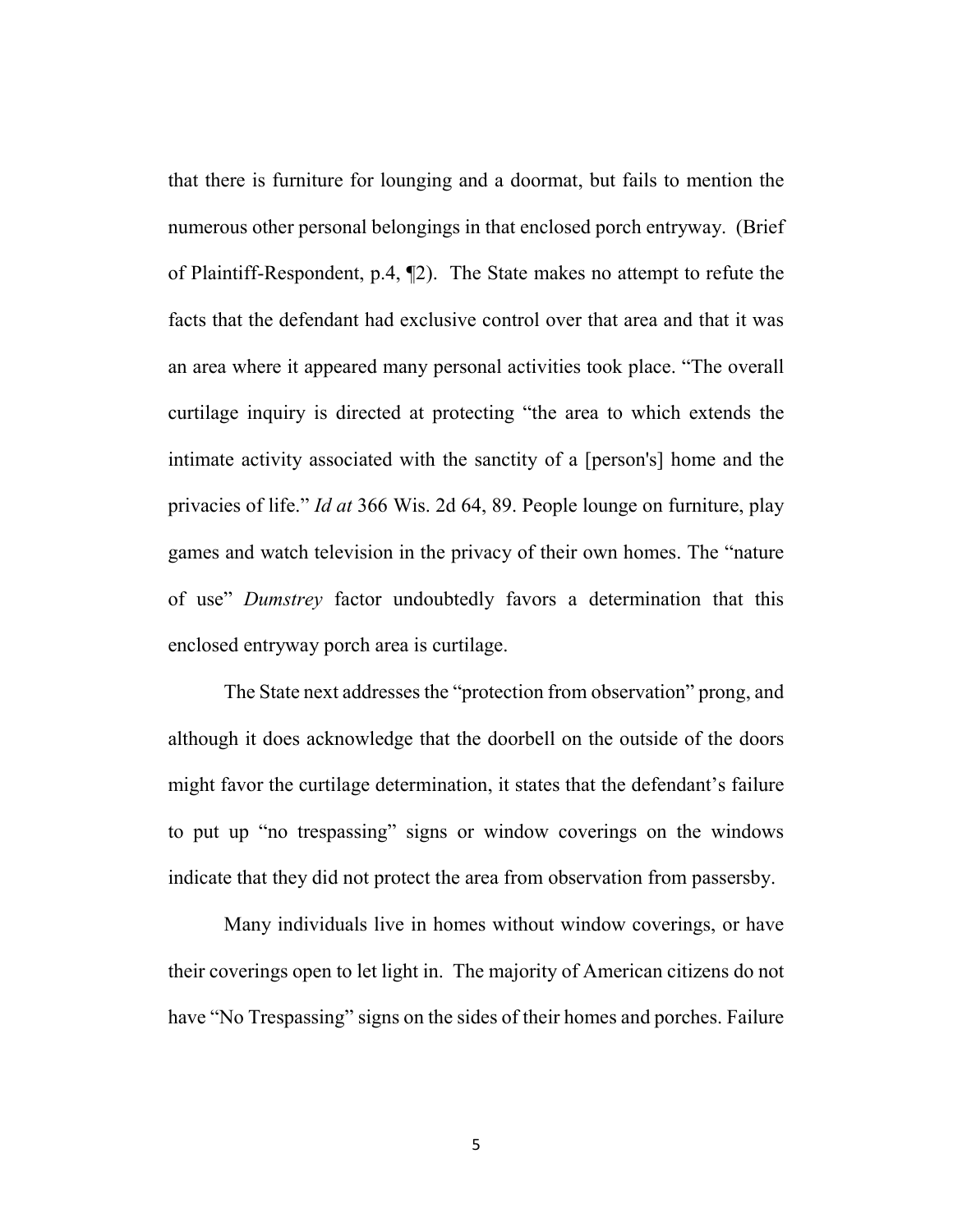to put a sign on a home or equip a window with drapes does not mean that the interior of that home is not protected by the Fourth Amendment. Further, the windows are elevated on the home, likely to provide privacy, so that a passerby could not easily see inside this area. It must also be noted that the State fails to mention the fact that the doors the officers walked through have locks on them. If a person leaves his door unlocked, it does not mean that anyone is welcome to enter his home. Rather, the mere existence of a lock on a door signifies the area which that door leads to is private to the owner, and thus, qualifies as curtilage.

#### <span id="page-8-0"></span>**CONCLUSION**

This is a case about an unlawful entry by officers into curtilage that was protected by the Fourth Amendment. The issue of whether a knock is a search is irrelevant to this case. The State has made a half-hearted attempt to argue that the area is not curtilage, and ignored many factors that favor the curtilage designation in its assertion that the area in question should not be placed under the home's 'umbrella' of Fourth Amendment Protection.

The Circuit Court failed to engage this four-part inquiry for a proper curtilage analysis, despite two separate requests that it do so at the suppression hearing and the Defendant's Motion to Reconsider. The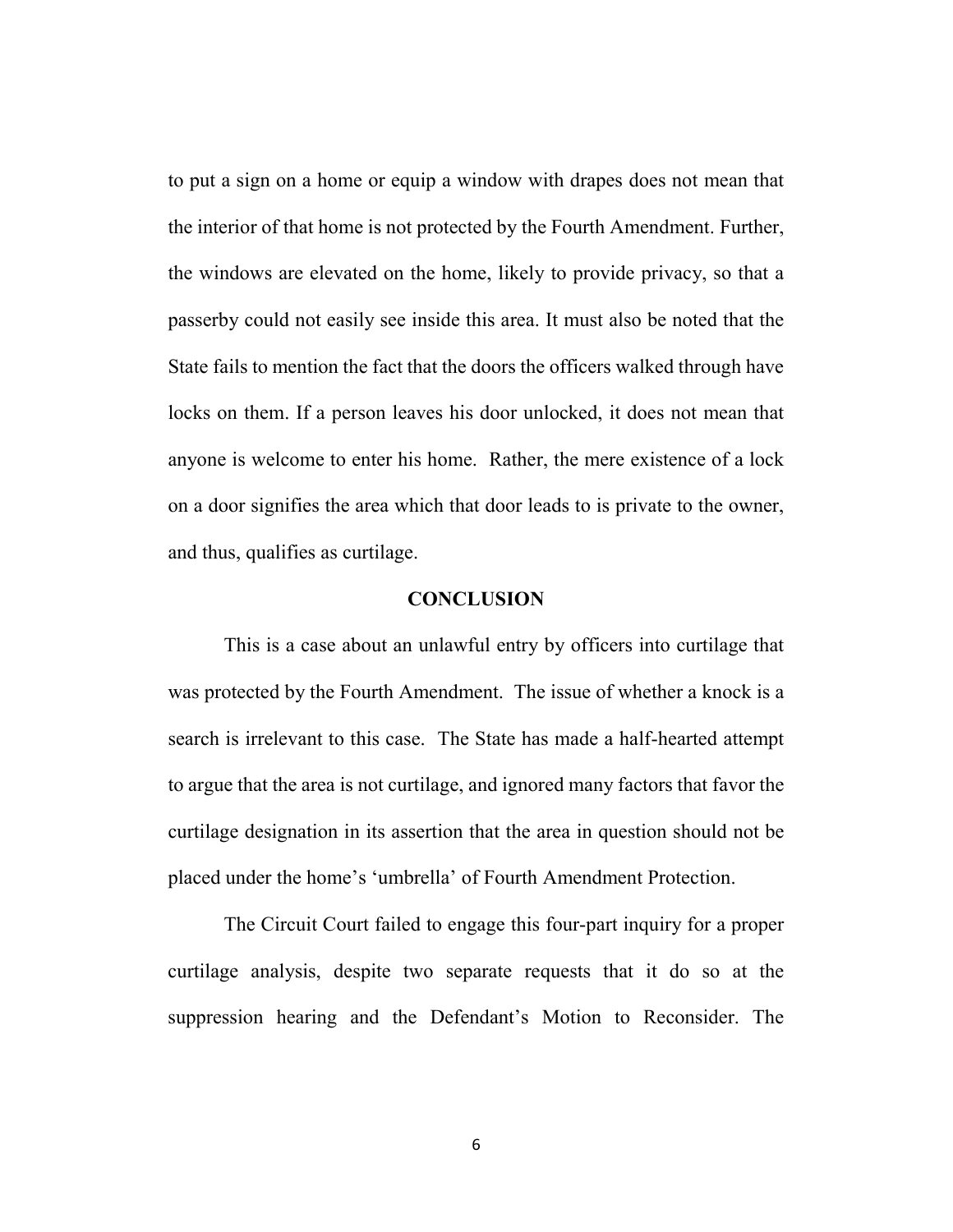evidence overwhelmingly favors a curtilage designation when the *Dumstrey* test is properly applied to the area in question. As such, the Defendant respectfully requests that this Court reverse the Circuit Court's Denial of his Motion to Suppress Evidence Derived from an Unlawful Entry.

Signed and dated this 12<sup>th</sup> day of April, 2019.

Respectfully submitted, MISHLOVE & STUCKERT, LLC

\_\_\_\_*s/Lauren Stuckert*\_\_\_\_ BY: Lauren Stuckert Attorney for the Defendant State Bar No.: 1074005